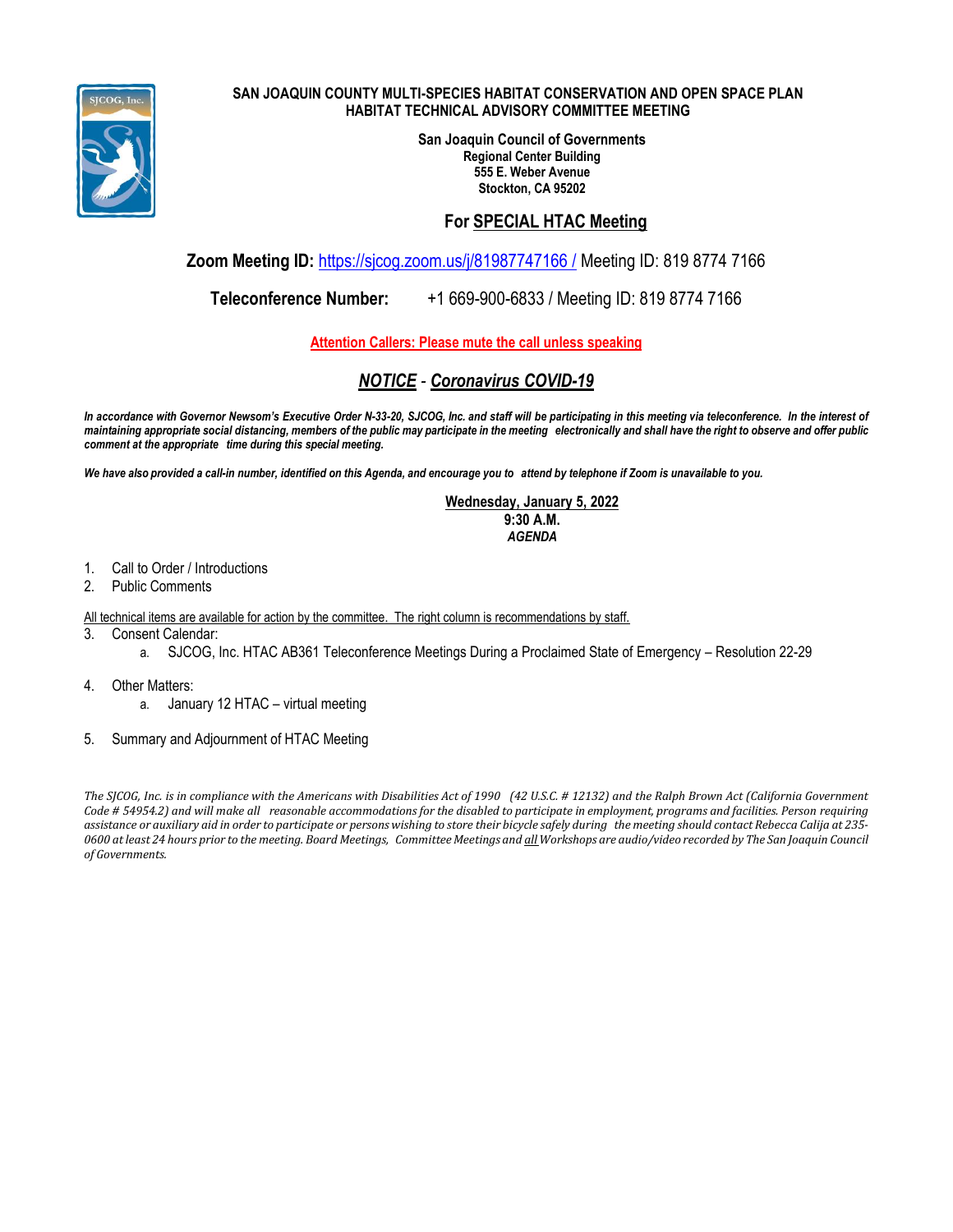# **STAFF REPORT**

**SUBJECT:** Teleconference Meetings During a Proclaimed State of Emergency

# **RECOMMENDED ACTION:** Approve Resolution R-22-29

# **DISCUSSION:**

**SUMMARY:** On September 16, 2021, Governor Gavin Newsom signed Assembly Bill 361 ("AB 361") into law, amending the Ralph M. Brown Act (Gov. Code, § 54950 *et seq.*) (the "Brown Act"). AB 361 codified certain modified requirements for teleconference meetings held by public agencies, similar to those previously authorized and extended by executive order during the COVID-19 State of Emergency.

AB 361 was introduced to provide a longer-term solution for teleconference meetings during states of emergency, effective until January 1, 2024. AB 361 amends Section 54953 of the Government Code to allow the legislative body of a local agency to meet remotely without complying with the normal teleconference rules for agenda posting, physical location access, or quorum rules. To do so, one of three scenarios must exist, all of which require that the Governor has proclaimed a State of Emergency pursuant to Government Code section 8625:

- A. State or local officials have imposed or recommended measures to promote social distancing;
- B. The agency is holding a meeting for the purpose of determining whether meeting in person would present imminent risks to the health or safety of attendees; or
- C. The agency is holding a meeting and has determined that meeting in person would present imminent risks to the health or safety of attendees.

(Gov. Code, § 54953(e)(1).)

An agency and any committee that is required to comply with the Brown Act, that holds a meeting under either of the three scenarios must continue to post its agenda in the time required by the Brown Act and ensure that the public is able to address the board directly through teleconference means. (*Id.* at subd. (e)(2). If a disruption prevents the agency or committee from broadcasting the meeting or receiving public comments in real time, the agency or committee cannot take further action until those functions are restored; any actions taken during such a disruption are subject to legal challenge. (*Id.*)

Assuming the State of Emergency remains in effect, if the SJCOG Board of Directors (the "Board") or SJCOG committees wish to continue meeting under the modified rules, then the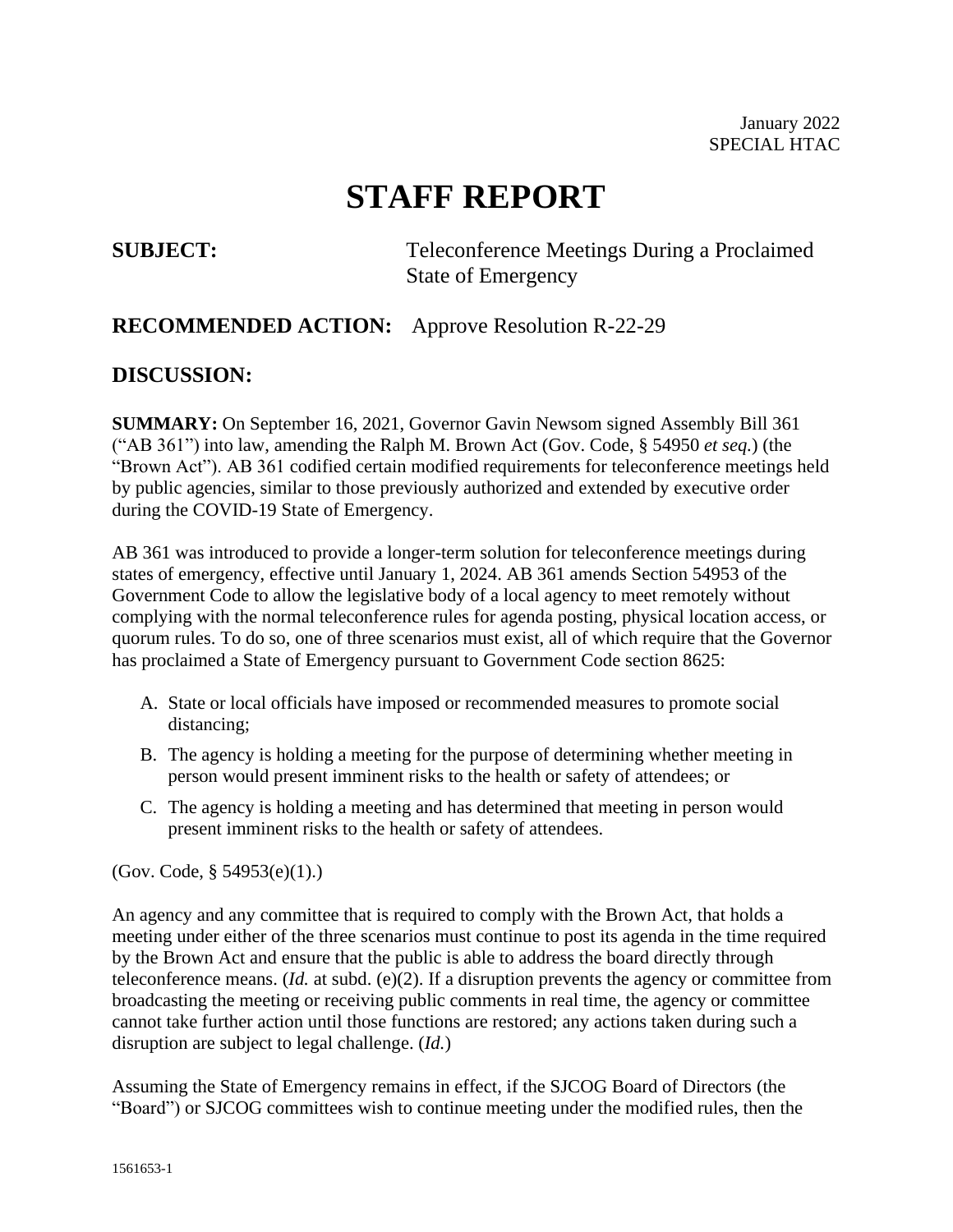Board, and each committee that wants to continue to meet using teleconference must each individually adopt an initial resolution within 30 days of the first teleconference meeting, and then must adopt an extension resolution at least every 30 days thereafter. (*Id.* at subd. (e)(3).) The resolutions must contain findings stating that the Board or committee has reconsidered the circumstances of the State of Emergency and either (1) the State of Emergency continues to directly impact the ability of the members to meet safely in person; or (2) State or local officials continue to impose or recommend measures to promote social distancing. (*Id.*)

Where consecutive regular meetings fall outside the 30-day time frame, the Board or committee should hold a special "AB 361" remote meeting within the 30-day window simply to reauthorize the AB 361 exceptions. Without the AB 361 exceptions, the Board or committee will be required to return to normal in-person meetings or provide public access at each remote location under the traditional teleconference rules, as of October 1, 2021. Therefore, if the AB 361 authorization lapses and the Board or a committee wishes to hold a teleconference meeting, it will be required to post agendas and provide public access at each remote location, identify those locations in the agenda, and maintain a quorum of the board within agency boundaries. If a meeting is not held in conformity with AB 361, board members may not teleconference from their residences or other locations which are not open and accessible to the public.

#### **FISCAL IMPACT:**

None.

### **ATTACHMENT:**

Resolution

*Prepared by: Rod A. Attebery, General Counsel*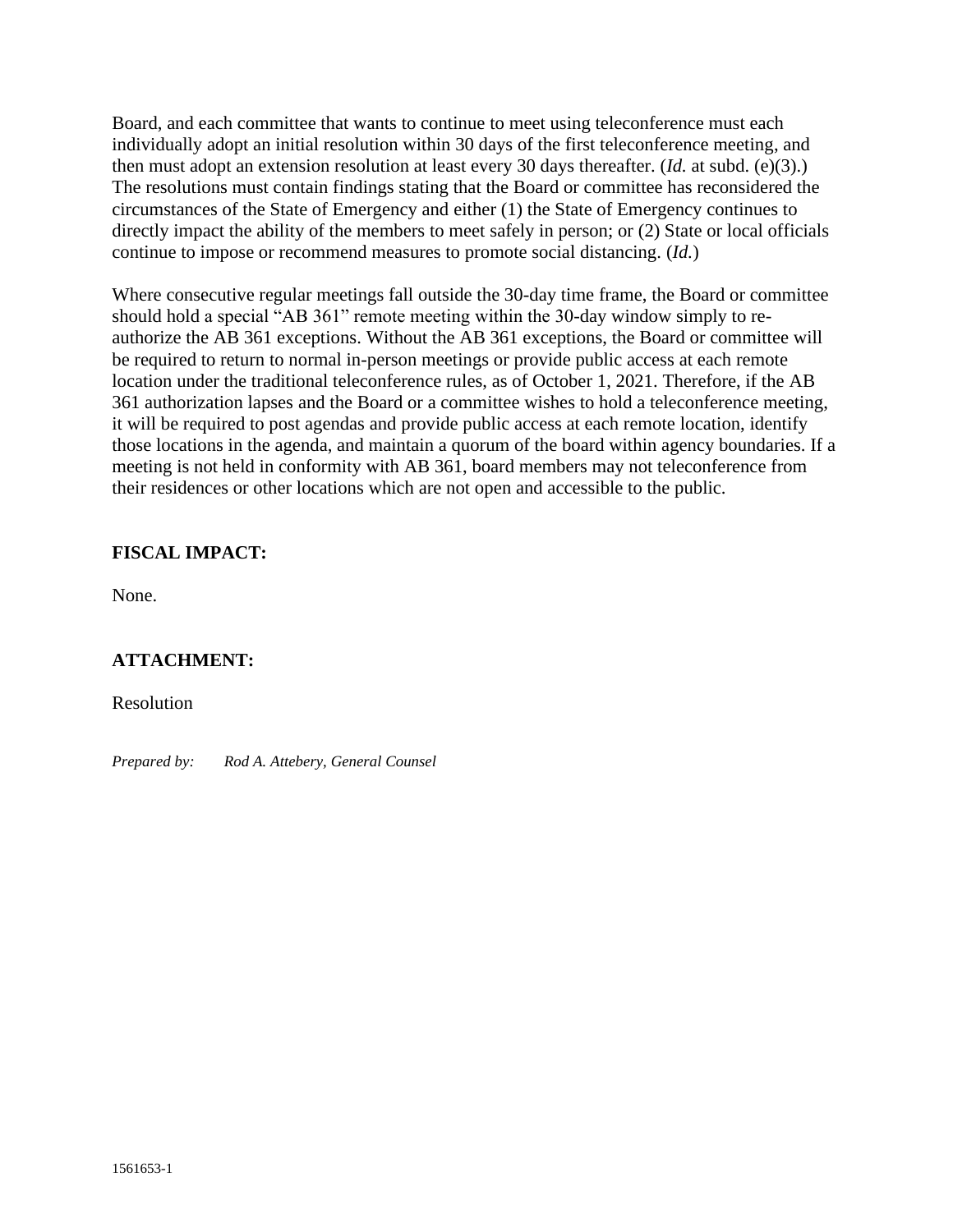

# **RESOLUTION SJCOG, INC. HABITAT TECHNICAL ADVISORY COMMITTEE**

#### R-22-29

#### **A RESOLUTION OF THE HABITAT TECHNICAL ADVISORY COMMITTEE OF THE SJCOG, INC. (SJCOG) DETERMINING TO CONDUCT MEETINGS OF THE SJCOG, INC. HABITAT TECHNICAL ADVISORY COMMITTEE USING TELECONFERENCING PURSUANT TO GOVERNMENT CODE 54953 AS AMENDED BY AB 361 FOR THE PERIOD JANUARY 5, 2022 TO FEBRUARY 9, 2022.**

WHEREAS, the SJCOG, Inc. is committed to preserving and nurturing public access and participation in meetings of the Technical Advisory Committee; and

WHEREAS, all meetings SJCOG, Inc's legislative bodies are open and public, as required by the Ralph M. Brown Act (Cal. Gov. Code 54950 – 54963), so that any member of the public may attend, participate, and watch the District's legislative bodies conduct their business; and

WHEREAS, the Brown Act, Government Code section 54953(e), as amended by AB 361 (2021), makes provisions for remote teleconferencing participation in meetings by members of a legislative body, without compliance with the requirements of Government Code section 54953(b)(3), subject to the existence of certain conditions; and

WHEREAS, a required condition is that a state of emergency is declared by the Governor pursuant to Government Code section 8625, proclaiming the existence of conditions of disaster or of extreme peril to the safety of persons and property within the state caused by conditions as described in Government Code section 8558; and

WHEREAS, it is further required that state or local officials have imposed or recommended measures to promote social distancing, or, the legislative body meeting in person would present imminent risks to the health and safety of attendees; and

WHEREAS, on March 4, 2020, the Governor proclaimed a State of Emergency to exist in California as a result of the threat of COVID-19; and

WHEREAS, Cal-OSHA adopted emergency regulations (Section 3205) imposing requirements on California employers, including measures to promote social distancing; and

WHEREAS, an Order of the San Joaquin County Public Health Officer acknowledges that close contact to other persons increases the risk of transmission of COVID-19; and

WHEREAS, currently the dominant strain of COVID-19 in the country, is more transmissible than prior variants of the virus, may cause more severe illness, and that even fully vaccinated individuals can spread the virus to others resulting in rapid and alarming rates of COVID-19 cases and hospitalizations, therefore, meeting in person would present imminent risks to the health or